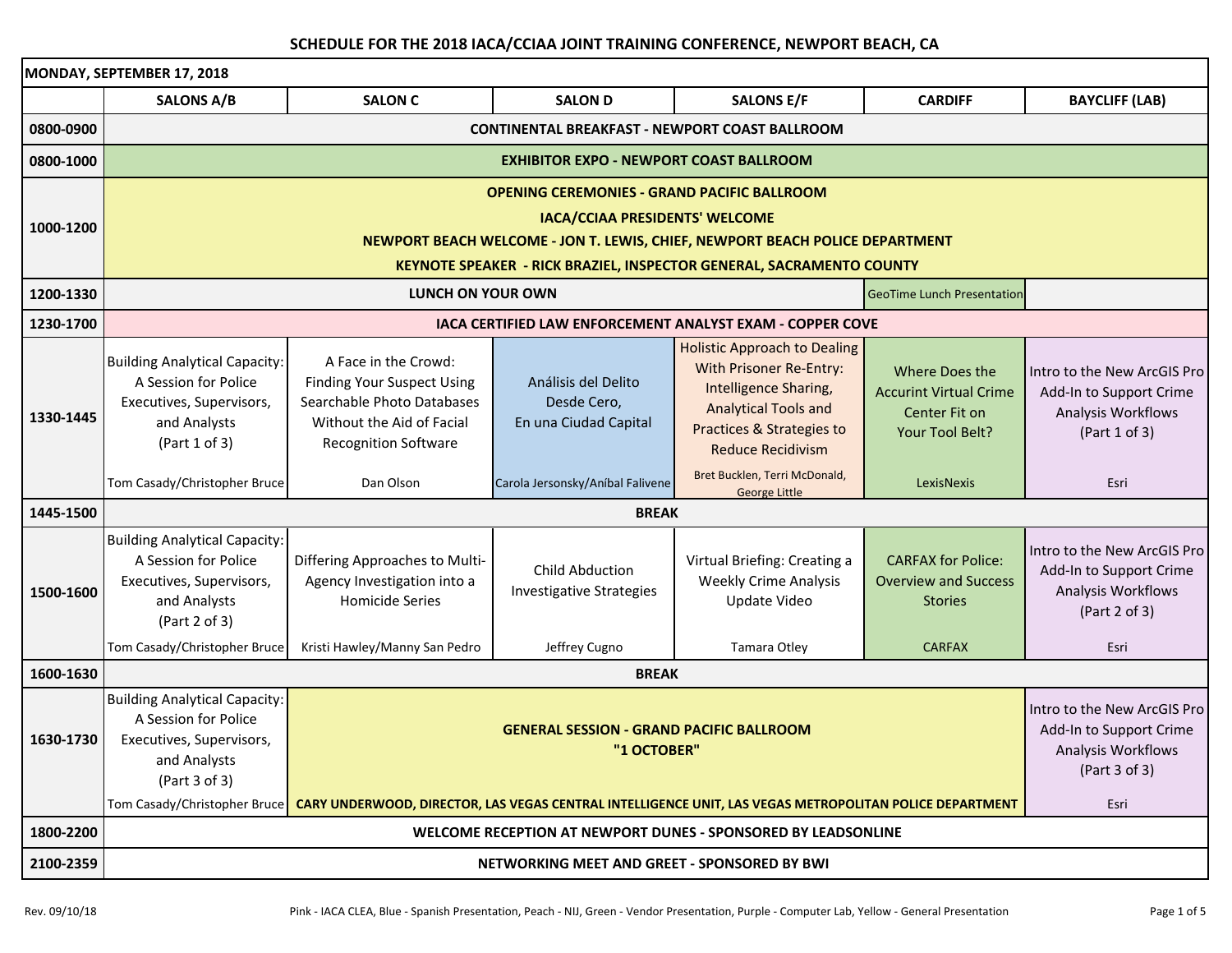**TUESDAY, SEPTEMBER 18, 2018 SALONS A/B SALON C SALON D SALONS E/F CARDIFF BAYCLIFF (LAB) 0730‐0830 CONTINENTAL BREAKFAST ‐ NEWPORT COAST BALLROOM**Best Practices for Effective Crime Analysis Human Trafficking Investigations: The Investigative Techniques of the Criminal Intelligence Analyst FBI's National DataExchange (N‐DEx) System Pieces Together the Nationwide InformationSharing Puzzle Using LPR to Support Investigations Know Who is Coming Your Way ‐ The Importance of Jail Intelligence for Law EnforcementIntroduction toCrystal Reports (Part 1 of 3) **Annie Mitchell** e Mitchell Nancy Aguirre (Calle Smith Safa Egilmez Santian Safa Egilmez Safa Egilmez Safa Egilmez Safa Egilmez **0930‐0945 BREAK**People Are Harder to Manage Than Data: Moving From Discipline to Coaching Supporting Gun Crime Investigations and Reduction EffortsGeospatial Data Sharing: Lessons Learned in 2017 California Wildland Fires Crime Prevention and Risk Reduction with Risk Terrain Modeling Dynamic Workload Analysis: Effectively Use Your Patrol ResourcesIntroduction toCrystal Reports (Part 2 of 3) Samantha Thomson-Dalv Thomson Charles Giberti Phil Beilin Alejandro Giménez‐Santana Corona Solutions Safa Egilmez **1045‐1100 BREAK1100‐1200**Tactical Crash Analysis: Working to Save Lives in Traffic Safety Sergio Gomez Wire Case Study Crime Analysis in Higher Education: Creating <sup>a</sup> 21st Century Educational Experience for Students Special Victim Contacts: Discovering Undetected Sex Offenders A Face in the Crowd: Finding Your Suspect Using Searchable Photo Databases Without the Aid of Facial Recognition Introduction toCrystal Reports (Part 3 of 3) Chris Wilson DanaDana Muskova **Jason** Paynich Margarita Encinas **National Component Component Component Component Component Component Component Component Component Component Component Component Component Component Component Component Component Component Component Comp 1200‐1330** Vigilant Lunch Presentation To Catch a Thief Finding Investigative Leads<br>With Call Detail Records Retos de la Seguridad en<br>México Bajo un Enfoque<br>Sistémico Spatial Analysis of Social Networks: Leveraging the Law of Concentration for CrimeAnalysis of Social Dynamic Scoring of Lumen and General Prolific Offenders Using to ArcGIS Pro<br>
ncentration for Lumen and General to ArcGIS Pro<br>
e Analysis Product Overview (Part 1 of 2) **Beth Daniel**  Daniel Romy Haas Luis Amador Garcia Julie Wartell Lumen Esri **1500‐1530 BREAK**Transitioning to NIBRS: The Pivotal Role of the Analyst Be Very Quiet, I'm Hunting for OSINT! Comparative Crime Analysis Practices: An International RoundtableDealing With the Opioid Crisis Say What? Enhancing Your Communication Skills Migrating from ArcMap to ArcGIS Pro (Part 2 of 2) Karen Lissy, Jason Redden, Cynthia Barnett‐Ryan Sam Palmer Rachel Carson/Chris Bruce Peggy Preston/Rebecca Konkel Joe Ryan Joe Ryan Esri **1800‐2200 MOVIE NIGHT WITH IN‐N‐OUT BURGER 2000‐2359 NETWORKING MEET AND GREET ‐ SPONSORED BY BWI LUNCH ON YOUR OWN 0830‐09300945‐10451330‐15001530‐1700**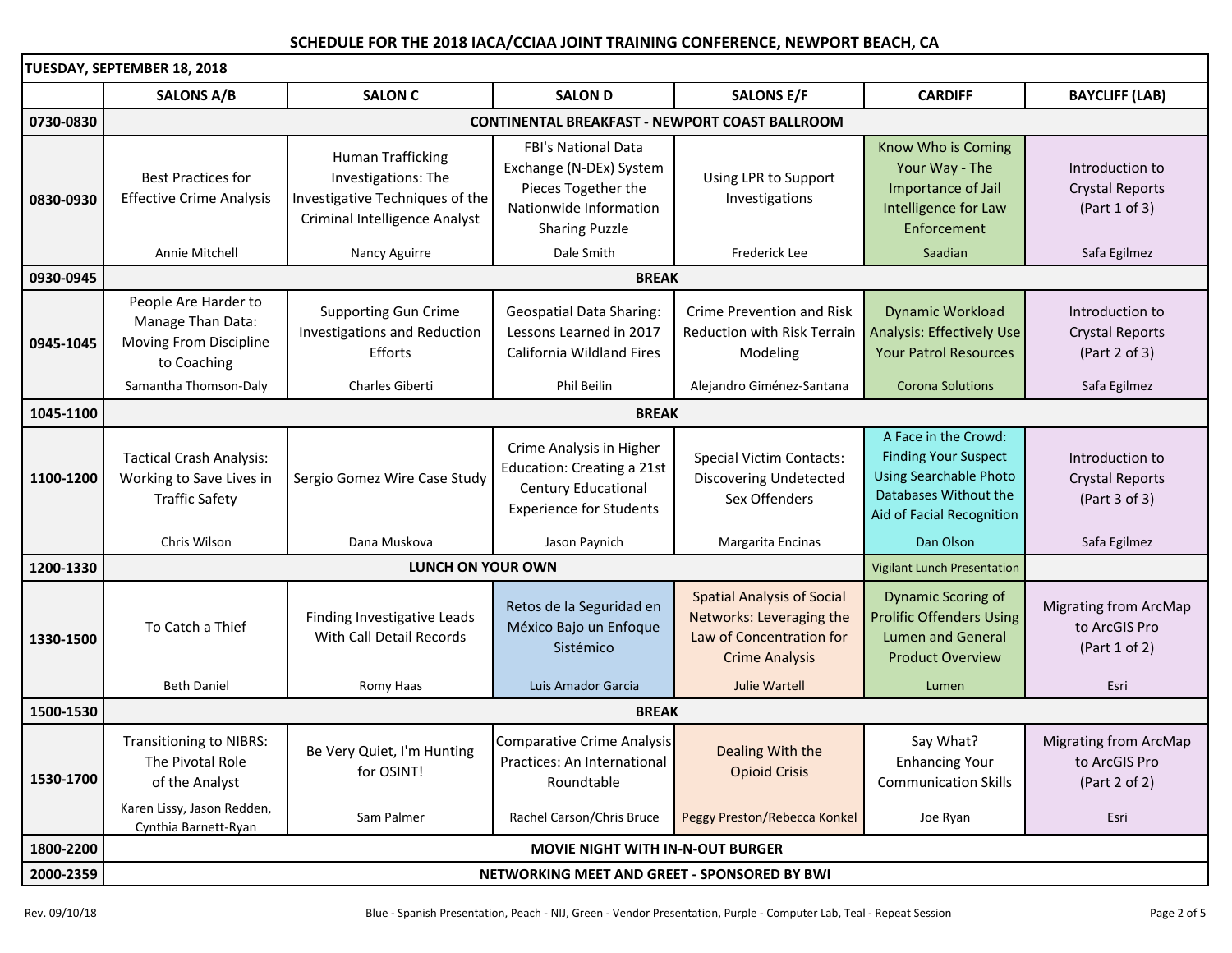| WEDNESDAY, SEPTEMBER 19, 2018 |                                                                                                                                                                                                                    |                                                                                    |                                                                                     |                                                                                  |                                                                                            |                                                                                                    |  |  |
|-------------------------------|--------------------------------------------------------------------------------------------------------------------------------------------------------------------------------------------------------------------|------------------------------------------------------------------------------------|-------------------------------------------------------------------------------------|----------------------------------------------------------------------------------|--------------------------------------------------------------------------------------------|----------------------------------------------------------------------------------------------------|--|--|
|                               | <b>MARINER COVE</b>                                                                                                                                                                                                | SUNSET/LAGUNA                                                                      | <b>CORAL COVE</b>                                                                   | <b>CRYSTAL COVE</b>                                                              | <b>CARDIFF</b>                                                                             | <b>BAYCLIFF (LAB)</b>                                                                              |  |  |
| 0730-0830                     | <b>CONTINENTAL BREAKFAST - NEWPORT COAST BALLROOM</b>                                                                                                                                                              |                                                                                    |                                                                                     |                                                                                  |                                                                                            |                                                                                                    |  |  |
| 0830-0930                     | The Lonely Analyst                                                                                                                                                                                                 | Capitalizing on Social<br>Network Analysis<br>(Part 1 of 3)                        | The Rock Smash Burglary<br>Series: What We Did Well<br>and What We Learned          | Data Warehousing for<br>Law Enforcement                                          | "How Did You<br>Get There?"<br>The Defense Asked                                           | Developing a Crime<br>Analyst's Task Tracker and<br>Field Notes Application in<br><b>MS Access</b> |  |  |
|                               | Ryan Kapaun                                                                                                                                                                                                        | Richard Franz, Keisha Harper,<br>Shannon Kail                                      | Shawna Gibson                                                                       | <b>Matt Harris</b>                                                               | Sam Palmer                                                                                 | Manny San Pedro                                                                                    |  |  |
| 0930-0945                     | <b>BREAK</b>                                                                                                                                                                                                       |                                                                                    |                                                                                     |                                                                                  |                                                                                            |                                                                                                    |  |  |
| 0945-1045                     | The Playbook                                                                                                                                                                                                       | The King of Opioids: Tackling<br>Fentanyl in Canada with Esri<br><b>Story Maps</b> | "The Sound of Murder"<br>An Austrian Case Study                                     | Courtroom Testimony for<br><b>Crime Analysts</b>                                 | OfferUp Law<br><b>Enforcement Relations</b>                                                | Capitalizing on Social<br>Network Analysis<br>(Part 2 of 3)                                        |  |  |
|                               | <b>Bruce Blackman</b>                                                                                                                                                                                              | Sheila Serfas                                                                      | Stefan Mayer/Friedrich Steiner                                                      | Romy Haas                                                                        | OfferUp                                                                                    | Shannon Kail, Keisha Harper,<br><b>Richard Franz</b>                                               |  |  |
| 1045-1100                     |                                                                                                                                                                                                                    |                                                                                    | <b>BREAK</b>                                                                        |                                                                                  |                                                                                            |                                                                                                    |  |  |
| 1100-1200                     | <b>Microsoft PowerPoint:</b><br>More Than a Slideshow                                                                                                                                                              | Marijuana Intelligence: When<br><b>Analyst Becomes Educator</b>                    | Virtual Briefing: Creating a<br><b>Weekly Crime Analysis</b><br><b>Update Video</b> | You're Getting Warmer: Cold<br><b>Cases and Forensic</b><br>Genealogy            | <b>RMS Speed Dating</b>                                                                    | Capitalizing on Social<br>Network Analysis<br>(Part 3 of 3)                                        |  |  |
|                               | Seth Potts                                                                                                                                                                                                         | Todd Loggins/Raegan Pyles                                                          | <b>Tamara Otley</b>                                                                 | Diane Baughman                                                                   | Albert Mesa                                                                                | Shannon Kail, Keisha Harper,<br><b>Richard Franz</b>                                               |  |  |
|                               | <b>HOSTED LUNCH - SPONSORED BY LEXIS NEXIS - GRAND PACIFIC BALLROOM</b>                                                                                                                                            |                                                                                    |                                                                                     |                                                                                  |                                                                                            |                                                                                                    |  |  |
| 1200-1400                     | <b>BOMB THREATS: BLUE SPRINGS CASE STUDY (JENNIFER DACHENHAUSEN)</b><br>THE TIP OF THE ICEBERG: HOW COMPREHENSIVE ANALYSIS AND RESOURCES CAN TURN LITTLE EVIDENCE INTO A SUCCESSFUL INVESTIGATION (SARAH FLETCHER) |                                                                                    |                                                                                     |                                                                                  |                                                                                            |                                                                                                    |  |  |
| 1400-1530                     | <b>Moving to Micro Places:</b><br><b>Methodological Discussions</b><br>and Results from Micro-<br><b>Place-Based Interventions</b>                                                                                 | Open Source Intelligence<br>(OSINT): From the Browser<br>to the Courtroom          | El Desafio de las<br><b>Redes Sociales</b>                                          | <b>Extending Our Measure:</b><br>Analytics to Understanding<br>Safety in Schools | Live Case Assistance:<br>What Can the Special<br><b>Investigations Unit Do</b><br>for You? | <b>Configuring Web Apps</b><br>Using Web App Builder<br>for ArcGIS                                 |  |  |
|                               | Eric Piza/Christopher Hermann                                                                                                                                                                                      | <b>Curtis Davis</b>                                                                | <b>Ernestina Palomares</b>                                                          | Jessica Herbert                                                                  | LexisNexis                                                                                 | Esri                                                                                               |  |  |
| 1530-1545                     |                                                                                                                                                                                                                    | <b>BREAK</b>                                                                       |                                                                                     |                                                                                  |                                                                                            |                                                                                                    |  |  |
| 1545-1700                     | Geographic Profiling:<br>A Tool to Find Serial<br><b>Offenders</b>                                                                                                                                                 | SiloBreaking: Intelligence From<br>the Ground Up                                   | <b>Violent Priority</b><br>Offender Initiative                                      | <b>Transitioning to NIBRS:</b><br>The Pivotal Role<br>of the Analyst             | Brewing the Best<br>Analysis: Data to Verdict                                              | <b>Modernize Field Operations</b><br>with ArcGIS Mobile Apps                                       |  |  |
|                               | Lorie Velarde                                                                                                                                                                                                      | <b>Curtis Davis</b>                                                                | Lindsey Calvillo                                                                    | Karen Lissy, Jason Redden,<br>Cynthia Barnett-Ryan                               | Sara Morin/Reva Headley                                                                    | Esri                                                                                               |  |  |
| 1800-2200                     | <b>TIKI BOAT NIGHT OUT</b>                                                                                                                                                                                         |                                                                                    |                                                                                     |                                                                                  |                                                                                            |                                                                                                    |  |  |
| 2000-2359                     | NETWORKING MEET AND GREET - SPONSORED BY BWI                                                                                                                                                                       |                                                                                    |                                                                                     |                                                                                  |                                                                                            |                                                                                                    |  |  |

**\*\*\*NOTE CHANGE IN CLASSROOM LOCATIONS FOR WEDNESDAY\*\*\***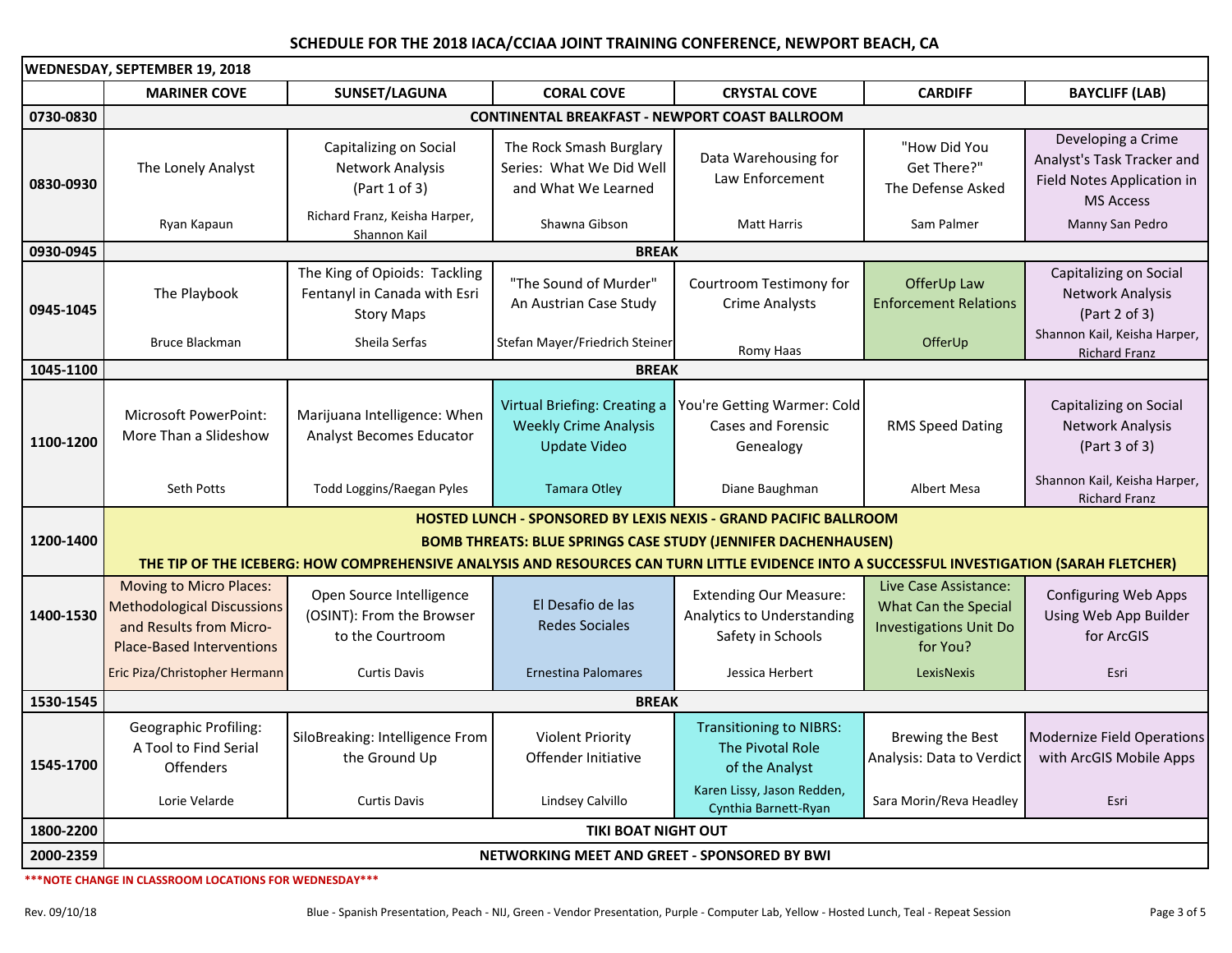| THURSDAY, SEPTEMBER 20, 2018 |                                                                                                     |                                                                                                                         |                                                                                                                                           |                                                                                                                           |                                                                                                              |                                                                                                           |  |
|------------------------------|-----------------------------------------------------------------------------------------------------|-------------------------------------------------------------------------------------------------------------------------|-------------------------------------------------------------------------------------------------------------------------------------------|---------------------------------------------------------------------------------------------------------------------------|--------------------------------------------------------------------------------------------------------------|-----------------------------------------------------------------------------------------------------------|--|
|                              | <b>SALONS A/B</b>                                                                                   | <b>SALON C</b>                                                                                                          | <b>SALON D</b>                                                                                                                            | <b>SALONS E/F</b>                                                                                                         | <b>CARDIFF</b>                                                                                               | <b>BAYCLIFF (LAB)</b>                                                                                     |  |
| 0700-0800                    | <b>CONTINENTAL BREAKFAST - NEWPORT COAST BALLROOM</b>                                               |                                                                                                                         |                                                                                                                                           |                                                                                                                           |                                                                                                              |                                                                                                           |  |
| 0800-0930                    | Establishing, Developing &<br>Managing an Effective<br>Intelligence-Driven Unit<br>Angelique Abbott | Analyzing Group-Related<br><b>Violent Crimes</b><br>Jay Duguay                                                          | <b>Dealing With Carjackings:</b><br>Person - and Place - Based<br>Approaches<br>Garrett Knuth, Alex Gerke,<br>Kim Lersch, Kyle McFatridge | <b>Hands-On Instructions for</b><br>the Near Repeat Crime<br><b>Prevention Potential</b><br>Calculator<br>Elizabeth Groff | How to Better Track,<br>Monitor and Watch<br>Your Parolee &<br><b>Probationer Population</b><br>Paige Burley | Getting Started with<br>Insights for ArcGIS<br>Esri                                                       |  |
| 0800-0930                    | IACA CERTIFICATION EXAM: Q&A SESSION - LAGUNA                                                       |                                                                                                                         |                                                                                                                                           |                                                                                                                           |                                                                                                              |                                                                                                           |  |
| 0930-0945                    | <b>BREAK</b>                                                                                        |                                                                                                                         |                                                                                                                                           |                                                                                                                           |                                                                                                              |                                                                                                           |  |
| 0945-1200                    | <b>BUSINESS MEETING &amp; AWARDS CEREMONY - NEWPORT COAST BALLROOM</b>                              |                                                                                                                         |                                                                                                                                           |                                                                                                                           |                                                                                                              |                                                                                                           |  |
| 1200-1330                    | <b>LUNCH ON YOUR OWN</b>                                                                            |                                                                                                                         |                                                                                                                                           |                                                                                                                           |                                                                                                              |                                                                                                           |  |
| 1330-1430                    | Statistics, Data and<br>Automation: Improving<br>Approaches to<br>Administrative Analysis           | The Smuggling of Illegal<br><b>Immigrants Through Dublin</b><br>Airport: Following the<br><b>Analytical Trail</b>       | Sexual Assault<br>Investigations: What<br>We've Learned                                                                                   | Meeting Your Offender in<br>Court: Case Study of the "23<br>Caliber" Burglar                                              | <b>Courtroom Testimony</b><br>for Crime Analysts                                                             | Intro to the New ArcGIS Pro<br>Add-In to Support Crime<br>Analysis Workflows<br>(Repeat)<br>(Part 1 of 3) |  |
|                              | Christopher Bruce                                                                                   | Suzanne Lindsay                                                                                                         | Samantha Gwinn                                                                                                                            | Mike Winslow                                                                                                              | <b>Romy Haas</b>                                                                                             | Esri                                                                                                      |  |
| 1430-1445                    | <b>BREAK</b>                                                                                        |                                                                                                                         |                                                                                                                                           |                                                                                                                           |                                                                                                              |                                                                                                           |  |
| 1445-1545                    | Pick Me! Applying and<br><b>Interviewing for Analyst</b><br><b>Positions</b>                        | Disappearance and Murder of<br>Aramazd Andressian, Jr.                                                                  | Roosevelt Exposer:<br><b>Indecent Exposure Series</b><br>Case Study                                                                       | <b>VECTRS: New Investigative</b><br><b>Tool to Track Stolen Goods</b><br>on E-Trade Sites                                 | <b>Behavioral Analysis</b><br>of Targeted<br>Workplace Violence<br>(Part 1 of 2)                             | Intro to the New ArcGIS Pro<br>Add-In to Support Crime<br>Analysis Workflows<br>(Repeat)<br>(Part 2 of 3) |  |
|                              | Jennifer Satterwhite                                                                                | Danielle Hefte                                                                                                          | <b>Matthew Lambert</b>                                                                                                                    | Safa Egilmez                                                                                                              | Jeffrey Cugno                                                                                                | Esri                                                                                                      |  |
| 1545-1615                    | <b>BREAK</b>                                                                                        |                                                                                                                         |                                                                                                                                           |                                                                                                                           |                                                                                                              |                                                                                                           |  |
| 1615-1715                    | Starting From the Bottom<br>Up: Building an Effective<br><b>RTCC</b>                                | Crime Analysis & Crisis<br><b>Negotiation: How Analysts Can</b><br>Assist with Hostage Situations,<br>Barricades & More | El Perfil Geográfico en la<br>Investigación Criminal                                                                                      | Analysis Driven<br>Law Enforcement                                                                                        | Threat Assessment &<br><b>Management Principles</b><br>(Part 2 of 2)                                         | Intro to the New ArcGIS Pro<br>Add-In to Support Crime<br>Analysis Workflows<br>(Repeat)<br>(Part 3 of 3) |  |
|                              | Michael Jackson                                                                                     | Sabrina Potts/Kyle Stoker                                                                                               | Lorie Velarde                                                                                                                             | Hailey McKinney and<br><b>Rachel Meriwether</b>                                                                           | Jeffrey Cugno                                                                                                | Esri                                                                                                      |  |

**\*\*\*NOTE SESSIONS BEGIN 30 MINUTES EARLIER ON THURSDAY\*\*\***